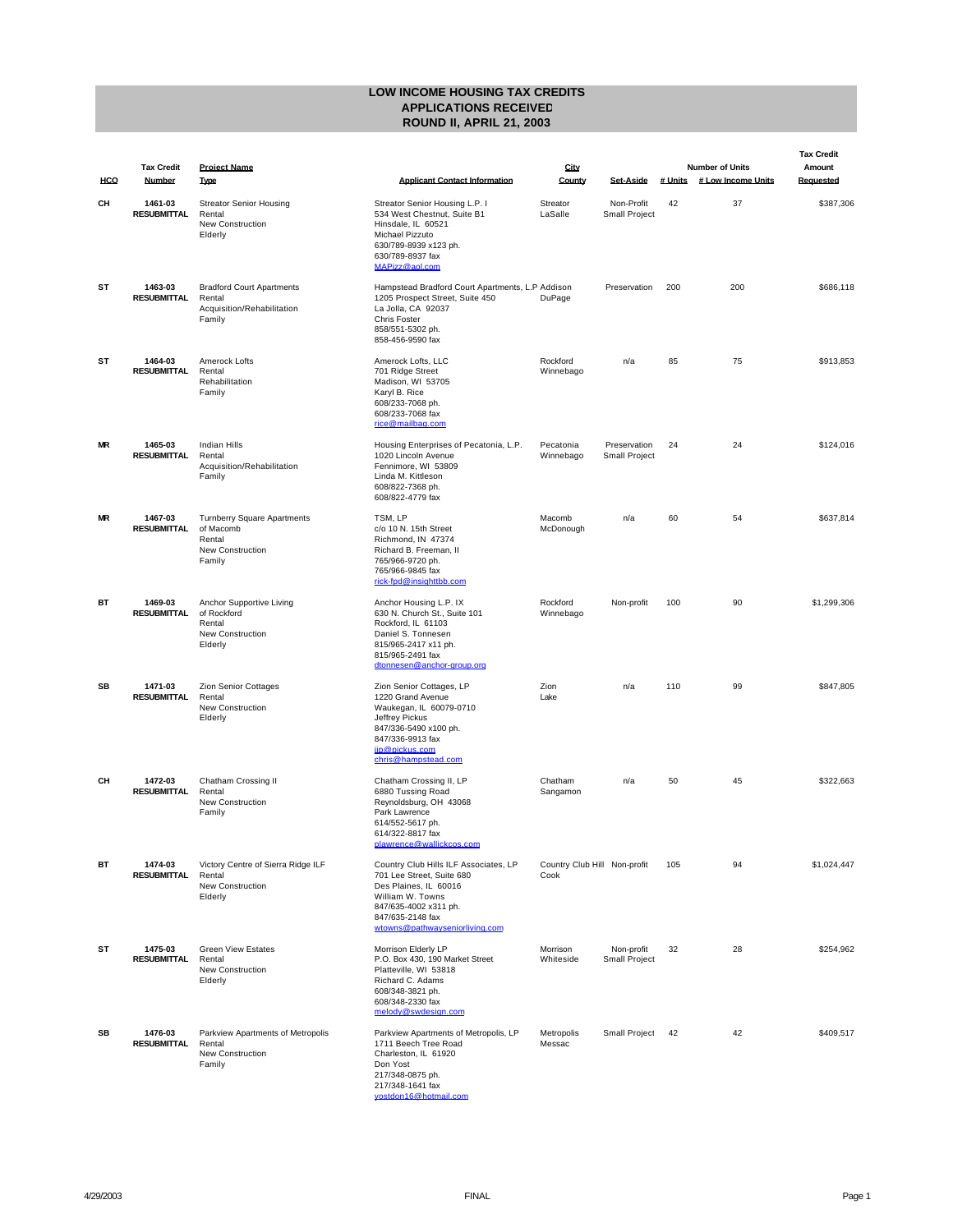|           |                               |                                                                                                 |                                                                                                                                                                                                             |                             |                                                          |         |                                              | <b>Tax Credit</b>   |
|-----------|-------------------------------|-------------------------------------------------------------------------------------------------|-------------------------------------------------------------------------------------------------------------------------------------------------------------------------------------------------------------|-----------------------------|----------------------------------------------------------|---------|----------------------------------------------|---------------------|
| HCO       | <b>Tax Credit</b><br>Number   | <b>Project Name</b><br>Type                                                                     | <b>Applicant Contact Information</b>                                                                                                                                                                        | City<br>County              | <b>Set-Aside</b>                                         | # Units | <b>Number of Units</b><br># Low Income Units | Amount<br>Requested |
| SB        | 1477-03<br>RESUBMITTAL        | <b>Bowman Estates</b><br>Rental<br><b>New Construction</b><br>Elderly/SLF                       | Bowman Estates LP<br>1827 W. Main Street<br>Carbondale, IL 62901<br>John P. or Greg Budslick<br>618/457-5312 ph.<br>618/457-8804 fax<br>ibudslick@aol.com                                                   | Danville<br>Vermillion      | n/a                                                      | 76      | 63                                           | \$517,766           |
| <b>MR</b> | 1478-03<br>RESUBMITTAL        | St. Vincent dePaul Senior Apts.<br>Rental<br><b>New Construction</b><br>Elderly                 | SVDP 1 L.L.C.<br>c/o Society of Saint Vincent dePaul<br>211 Main Street<br>West Chicago, IL 60185<br>George Rudnicki<br>630/293-9755 ph.<br>630/293-9881 fax                                                | West Chicago<br>DuPage      | Non-profit<br><b>Small Project</b>                       | 17      | 17                                           | \$243,685           |
| CН        | 1484-03<br>RESUBMITTAL        | Arbors at Cottage Grove<br>Rental<br><b>New Construction</b><br>Family                          | Arbors at Cottage Grove, LP<br>3900 Edison Lakes Parkway, Suite 201<br>Mishawaka, IN 46545<br>Lance A. Swank<br>574/243-8547 ph.<br>574/243-8562 fax<br>laswank@thesterlinggrp.com                          | Ford Heights<br>Cook        | n/a                                                      | 128     | 115                                          | \$1,095,406         |
| BT        | 1485-03<br>RESUBMITTAL        | <b>Meadows II Apartments</b><br>Rental<br><b>New Construction</b><br>Elderly                    | E-Meadows II LP<br>318 Dempsey Drive<br>Elburn, IL 60119<br>James Poehlman<br>608/827-5200 ph.<br>608/827-5260 fax<br>tnmgt@chorus.net                                                                      | Elburn<br>Kane              | n/a                                                      | 46      | 41                                           | \$316,628           |
| SB        | 1487-03<br>RESUBMITTAL        | Parsons Place Phase II<br>Rental<br><b>New Construction</b><br>Family                           | Parsons Place Phase II, LP<br>(c/o McCormack Baron)<br>1101 Lucas Avenue<br>St. Louis, MO 63101<br>Barbara A. Freeland<br>314/621-3400 ph.<br>314/621-0071 fax                                              | East St. Louis<br>St. Clair | n/a                                                      | 102     | 76                                           | \$1,090,997         |
| <b>MR</b> | 1488-03<br>RESUBMITTAL        | <b>Brookshire Estates Apartments</b><br>Rental<br><b>New Construction</b><br>Family             | Jerseyville Partners, LP<br>103 West Lockwood, Suite 219<br>St. Louis, MO 63119<br>Susan Lencioni<br>314/968-9092 ph.<br>314/819-1479 fax<br>blucini@capstonedev.net<br>barbara.freeland@mccormackbaron.com | Jerseyville<br>Jersey       | Non-Profit                                               | 42      | 42                                           | \$357,736           |
| BT        | 1490-03<br>RESUBMITTAL        | <b>Tamarack Woods</b><br>Rental<br>New Construction<br>Family                                   | Brisben Tamarack Woods LP<br>7800 East Kemper Road<br>Cincinnatti, OH 45249<br>Don Paxton<br>513/489-1990 x110 ph.<br>513/489-2780 fax<br>dpaxton@brisben.com                                               | Shiloh<br>St. Clair         | n/a                                                      | 150     | 136                                          | \$985,663           |
| SΤ        | 1491-03<br><b>RESUBMITTAL</b> | The Residences at Carriage Creek<br>Rental<br>New Construction<br>Elderly                       | RPS Associates, LP<br>220 West Huron, suite 500E<br>Chicago, IL 60610<br>Daniel Kotcher<br>312/280-1010 ph.<br>312/664-5650 fax<br>dankotcher@earthlink.net                                                 | <b>Richton Park</b><br>Cook | n/a                                                      | 60      | 54                                           | \$525,157           |
| CН        | 1492-03<br><b>RESUBMITTAL</b> | St. Francis Senior Housing<br>Rental<br>Acquisition/Rehabilitation<br>Rehabilitation<br>Elderly | St. Francis Senior Housing LP<br>520 Plainfield Road<br>Joliet, IL 60435<br>Ronald Moline<br>217/355-2700 ph.<br>217/356-0570 fax<br>ronm@archspectrum.com                                                  | Joliet<br>Will              | n/a                                                      | 50      | 45                                           | \$430,348           |
| CН        | 1493-03<br><b>RESUBMITTAL</b> | <b>Braidwood Senior Housing</b><br>Rental<br>New Construction<br>Elderly                        | Braidwood Senior Housing LP<br>600 West First Street<br>Braidwood, IL 60408<br>Ronald Moline/John Dixon<br>217/355-2700 ph.<br>217/356-0570 fax<br>ronm@archspectrum.com                                    | Braidwood<br>Will           | Small Project                                            | 24      | 24                                           | \$178,892           |
| BT        | 1494-03<br><b>RESUBMITTAL</b> | Madison Park Place Phase II<br>Rental<br>New Construction<br>Family                             | Capitol City Coalition, LP<br>200 N. 11th Street<br>Springfield, IL 62703<br>Jacqueline Newman<br>217/753-5757 ph.<br>217/753-5799 fax<br>jackie.newman@sha1.org                                            | Springfield<br>Sangamon     | Non-profit<br>Preservation<br>Small Project<br>Large PHA | 30      | 30                                           | \$428,707           |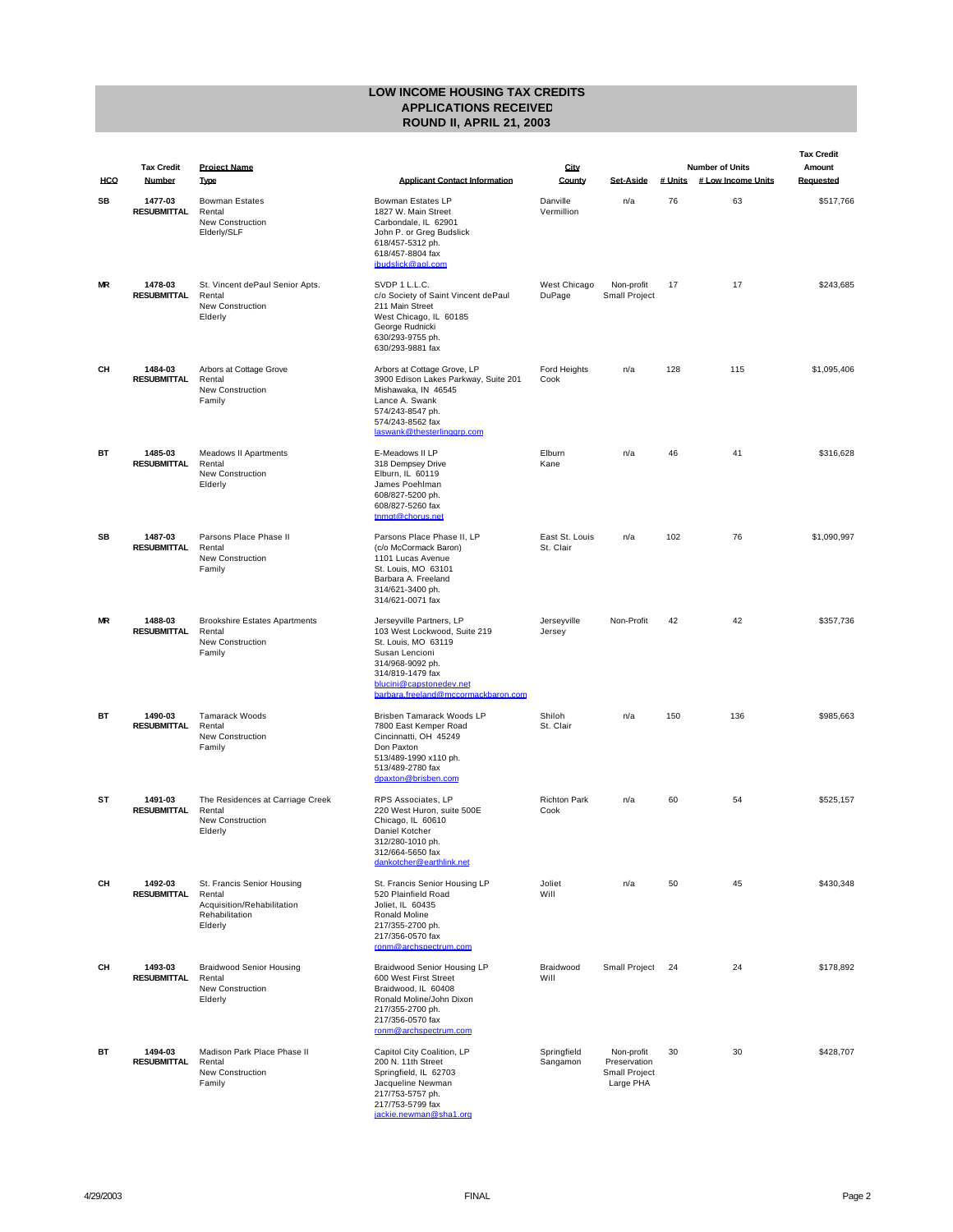|           |                               |                                                                                                                 |                                                                                                                                                                                                               |                                         |                                    |         |                                              | <b>Tax Credit</b>   |
|-----------|-------------------------------|-----------------------------------------------------------------------------------------------------------------|---------------------------------------------------------------------------------------------------------------------------------------------------------------------------------------------------------------|-----------------------------------------|------------------------------------|---------|----------------------------------------------|---------------------|
| HCO       | <b>Tax Credit</b><br>Number   | <b>Project Name</b><br>Type                                                                                     | <b>Applicant Contact Information</b>                                                                                                                                                                          | City<br>County                          | <b>Set Aside</b>                   | # Units | <b>Number of Units</b><br># Low Income Units | Amount<br>Requested |
| SB        | 1495-03<br><b>RESUBMITTAL</b> | Village Green of McHenry<br>Rental<br>New Construction<br>Elderly                                               | Village Green of McHenry, LLC<br>1550 Todd Farm Drive<br>Elgin, IL 60123<br>Jay L. Cope<br>847/741-0112 ph.<br>847/741-9422 fax<br>sumner@winddev.com                                                         | McHenry<br>McHenry                      | Non-profit                         | 90      | 72                                           | \$798,452           |
| SB        | 1496-03<br><b>RESUBMITTAL</b> | Cotton Mill Elderly Living Center II<br>Rental<br>New Construction<br>Elderly                                   | Cotton Mill Elderly Living Center II, LP<br>901 Tremont<br>Davenport, IA 52803<br><b>Chris Ales</b><br>563/323-5880 ph.<br>563/323-5953 fax<br>chris@signatureholdings.com                                    | Rock Island<br>Rock Island              | Non-profit<br><b>Small Project</b> | 24      | 21                                           | \$245,020           |
| SB        | 1497-03<br><b>RESUBMITTAL</b> | South Jacksonville Apartments<br>Rental<br>New Construction<br>Family                                           | South Jacksonville Apartments LP<br>5000 W. Roosevelt Road<br>Chicago, IL 60644<br>Donald J. Gianone<br>773/854-4040 ph.<br>773/854-4045 fax<br>don@oculus-development.com                                    | South Jacksonvi Small Project<br>Morgan |                                    | 42      | 37                                           | \$323,203           |
| CН        | 1498-03<br><b>RESUBMITTAL</b> | <b>Taylorville Homes</b><br>Rental<br>New Construction<br>Family                                                | Integrated Community Services III, LP<br>202 S. Poplar Street, PO Box 86<br>Pana, IL 62557<br>Jeff Copley<br>217/562-9742 ph.<br>217/562-3078 fax                                                             | Taylorville<br>Christian                | Small Project                      | 18      | 16                                           | \$167,851           |
| CF        | 1499-03<br><b>RESUBMITTAL</b> | <b>Cleveland Towers</b><br>Rental<br><b>New Construction</b><br>Elderly                                         | Chicago Cambridge, LP<br>54 W. Hubbard Street, suite 205<br>Chicago, IL 60610<br>Robert Koerner<br>312/755-9997 ph.<br>312/755-0773 fax<br>rkoerner@davisgroupllc.com                                         | Chicago<br>Cook                         | n/a                                | 100     | 90                                           | \$1,498,210         |
| SТ        | 1501-03<br><b>RESUBMITTAL</b> | Hearts United Phase IV<br>Rental<br>New Construction<br>Family                                                  | Hearts United Phase IV LP<br>400 E. 41st Street, Suite 101<br>Chicago, IL 60653<br>Fred L. Bonner<br>773/548-7234 ph.<br>773/548-5894 fax                                                                     | Chicago<br>Cook                         | n/a                                | 103     | 92                                           | \$1,612,456         |
| SB        | 1504-03<br><b>RESUBMITTAL</b> | Moline School Loft Apartments<br>Rental<br>Acquisition/Rehabilitation<br>Rehabilitation<br>Accessible/Adaptable | Moline School Loft LLC<br>1244 South Park Street<br>Madison, WI 53715<br>Tom Capp/Judy Sullivan<br>608/257-4410 x310 / 608/444-6845<br>608/257-9002<br>tcapp@gormancompany.com<br>jsullivan@gormancompany.com | Moline<br>Rock Island                   | n/a                                | 60      | 54                                           | \$386,818           |
| CН        | 1505-03<br><b>RESUBMITTAL</b> | The Village at Morse Farm<br>Rental<br>New Construction<br>Elderly/Accessible/Adaptable                         | The Village at Morse Farm, LLC<br>c/o Macoupin County H.A.<br>760 Anderson, P.O. Box 226<br>Carlinville, IL 62626<br>Margaret Barkley<br>217/854-8606 ph.<br>217/854-8749 fax<br><u>mcha@accunet.net</u>      | Carlinville<br>Macoupin                 | Non-profit<br><b>Small Project</b> | 36      | 32                                           | \$258.176           |
| <b>MR</b> | 1506-03<br><b>RESUBMITTAL</b> | Addison Senior Housing<br>Rental<br>New Construction<br>Elderly                                                 | Addison Senior Housing, LLC<br>331 S. York Road<br>Bensenville, IL 60106<br>Susan Sinderson<br>630/766-3570 ph.<br>630/860-5130 fax<br>susansind@lifelink.org                                                 | Addison<br>DuPage                       | Non-profit                         | 60      | 54                                           | \$484,240           |
| SB        | 1509-03<br><b>RESUBMITTAL</b> | <b>Thomas Place</b><br>Rental<br>New Construction<br>Elderly                                                    | Thomas Place, LP<br>1625 Shermer Road<br>Northbrook, IL 60062<br>Paul Thomas<br>847/272-3360                                                                                                                  | Glenview<br>Cook                        | Non-profit                         | 144     | 115                                          | \$1,248,363         |
| ΜR        | 1510-03<br><b>RESUBMITTAL</b> | Poplar Creek Village<br>Rental<br>New Construction<br>Elderly/Other (staff)                                     | Poplar Creek Village LP<br>155 N. Michigan Avenue, Suite 600<br>Chicago, IL 60601<br>Philip Moeller<br>312/616-4444 ph.<br>312/565-7202 fax<br>phil@housingseniors.com                                        | <b>Hoffman Estates</b><br>Cook          | n/a                                | 140     | 111                                          | \$1,044,859         |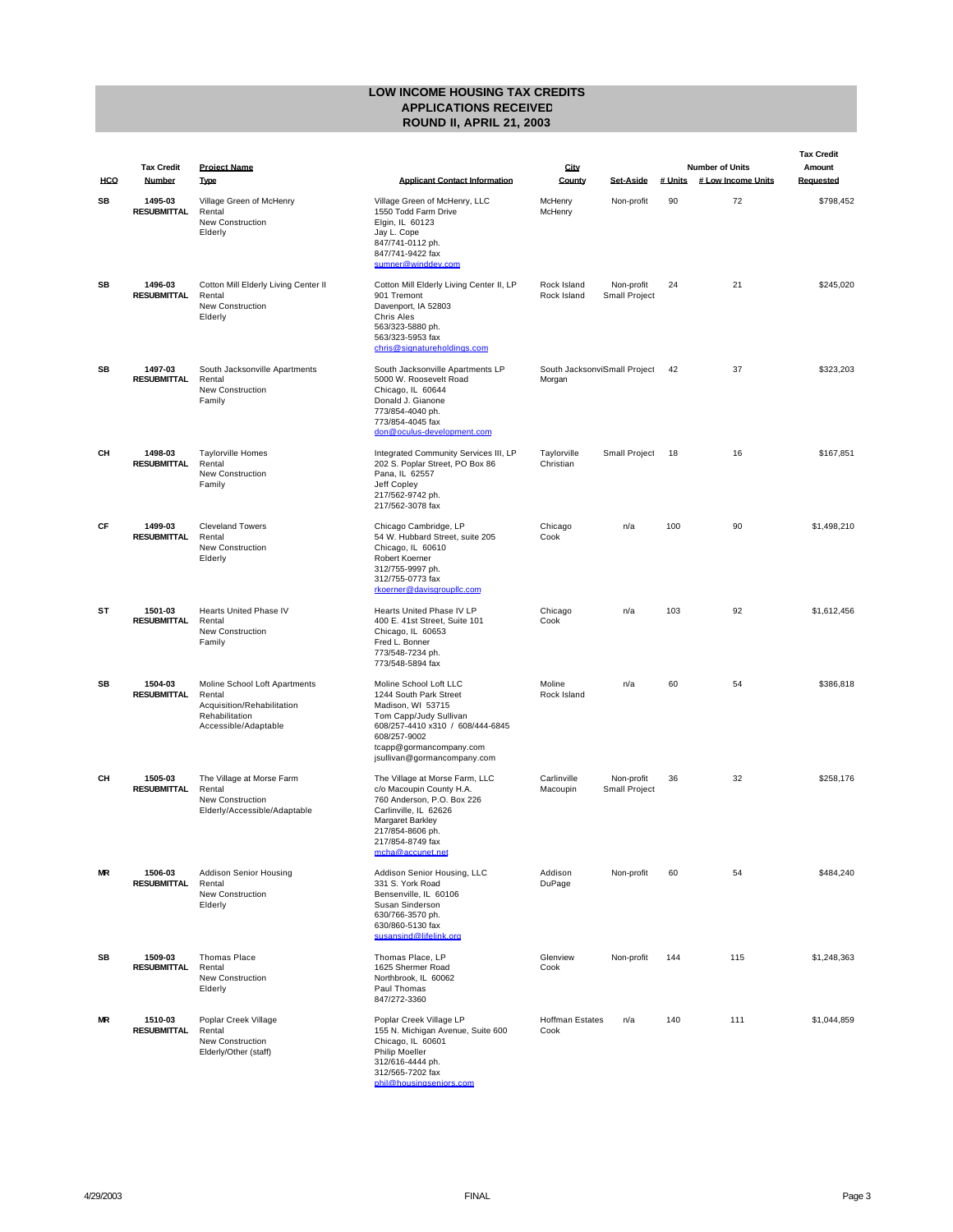|           |                             |                                                                                 |                                                                                                                                                                                           |                                |                                    |         |                                              | <b>Tax Credit</b>   |
|-----------|-----------------------------|---------------------------------------------------------------------------------|-------------------------------------------------------------------------------------------------------------------------------------------------------------------------------------------|--------------------------------|------------------------------------|---------|----------------------------------------------|---------------------|
| HCO       | <b>Tax Credit</b><br>Number | <b>Project Name</b><br><b>Type</b>                                              | <b>Applicant Contact Information</b>                                                                                                                                                      | City<br>County                 | <b>Set Aside</b>                   | # Units | <b>Number of Units</b><br># Low Income Units | Amount<br>Requested |
| ST        | 1511-03<br>RESUBMITTAL      | <b>Pontiac Senior Apartments</b><br>Rental<br>New Construction<br>Elderly/Other | Pontiac Apartments LP<br>5000 W. Roosevelt Road<br>Chicago, IL 60644<br>Stephen E. Barron<br>773/854-4040 ph.<br>773/854-4045 fax<br>stephen@oculus-development.com                       | Pontiac<br>Livingston          | Small Project                      | 42      | 35                                           | \$246,009           |
| CF        | 1513-03<br>RESUBMITTAL      | Hampton Place Extension<br>Rental<br><b>New Construction</b><br>Family          | Hampton Extension, LP<br>1425 South 18th Street<br>St. Louis, MO 63104<br>Patrick Connolly<br>314/771-5335 ph.<br>314/771-7268 fax<br>pconnolly@ndconsulting.com                          | not submitted                  | not submitted                      |         |                                              | \$353,412           |
| SB        | 1514-03                     | <b>Hamlet Park</b><br>Rental<br><b>New Construction</b><br>Family               | Hamlet Park, L.P.<br>5505 N. Atlantic Avenue, #115<br>Cocoa Beach, FL 32931<br>Shane Sarver<br>321/799-4090 ph.<br>321/799-0322 fax<br>shanes@bv.net                                      | Centreville<br>St. Clair       | Non-Profit                         | 72      | 64                                           | \$911.024           |
| SТ        | 1515-03                     | Welch Woods<br>Rental<br>New Construction/Acquisition<br>Family                 | Welch Woods Limited Partnership<br>3435 Liberty Drive<br>Springfield, IL 62704<br>Joyce Probst<br>217/789-0125 ph.<br>217/789-0139 fax<br>iprobst@icaanet.org                             | Beardstown<br>Cass             | Non-Profit<br><b>Small Project</b> | 42      | 42                                           | \$370,714           |
| <b>MR</b> | 1516-03                     | <b>Crowne Hill Estates</b><br>Rental<br><b>New Construction</b><br>Family       | Crowne Hill Estates, LP<br>328 Randolph Street<br>Walworth, WI 53184<br>Arnell Jorgensen<br>262/275-6371 ph.<br>262/275-6371 fax<br>a.jorg@charter.net                                    | <b>Rock Falls</b><br>Whiteside | Non-Profit<br><b>Small Project</b> | 42      | 42                                           | \$351.146           |
| <b>MR</b> | 1517-03                     | <b>Liberty Arms Senior</b><br>Rental<br><b>New Construction</b><br>Elderly      | Liberty Arms LLC<br>630 Dundee Road, Suite 235<br>Northbrook, IL 60062<br>James Perlman<br>847/559-9290 ph.<br>847/559-9295 fax<br>jperlman@perlmark.com                                  | Wauconda<br>Lake               | n/a                                | 119     | 107                                          | \$1,050,265         |
| SТ        | 1518-03                     | Madden Wells Phase 1B<br>Rental<br><b>New Construction</b><br>Family            | Madden Wells Phase 1B, LP<br>c/o The Community Builders<br>1 N. LaSalle, Suite 1200<br>Chicago, IL 60602<br>Susan M. McCann<br>518-432-9817 ph.<br>518/432-9820 fax<br>susanm@tcbinc.org  | Chicago<br>Cook                | Large PHA                          | 162     | 162                                          | \$2,070,333         |
| CF        | 1519-03                     | Cedar Pointe<br>Rental<br>New Construction<br>Family                            | Cedar Pointe, LP<br>8455 Lyndon Lane<br>Austin, TX 78729<br>R.J. Collins<br>512-249-6240 ph.<br>512/249-6660 fax<br>emitejas@austin.rr.com                                                | Mount Vernon<br>Jefferson      | Small Project                      | 42      | 37                                           | \$349,939           |
| CF        | 1520-03                     | Roosevelt Tower II Apartments<br>Rental<br>New Construction<br>Elderly          | Roosevelt Tower II, LLC<br>c/o Boulevard Realty Services Corp.<br>1120 S. Homan Avenue<br>Chicago, IL 60624<br>Cecil C. Butler<br>773/533-3300 ph.<br>773/533-7734 fax<br>boulaca@aol.com | Chicago<br>Cook                | n/a                                | 168     | 168                                          | \$1,476,000         |
| ΜR        | 1521-03                     | Wood Falls Apartments<br>Rental<br><b>New Construction</b><br>Family            | Wood Falls Apartments, LP<br>1730 E. Republic Road, Suite F<br>Springfield, MO 65804<br>Justin Zimmerman<br>417/883-1632 ph.<br>417/883-6343 fax<br>izimmerman@wilhoitproperties.com      | Charleston<br>Coles            | n/a                                | 60      | 60                                           | \$525,527           |
| ΜR        | 1522-03                     | <b>Heartland Village Estates</b><br>Rental<br><b>New Construction</b><br>Family | Heartland Village, LP<br>2117 State Street, Suite 350<br>Bettendorf, IA 52722<br>James Bergman<br>563/344-5362 ph.<br>563/344-5352 fax<br>Jbergman@egglic.com                             | Normal<br>McLean               | n/a                                | 54      | 54                                           | \$655,849           |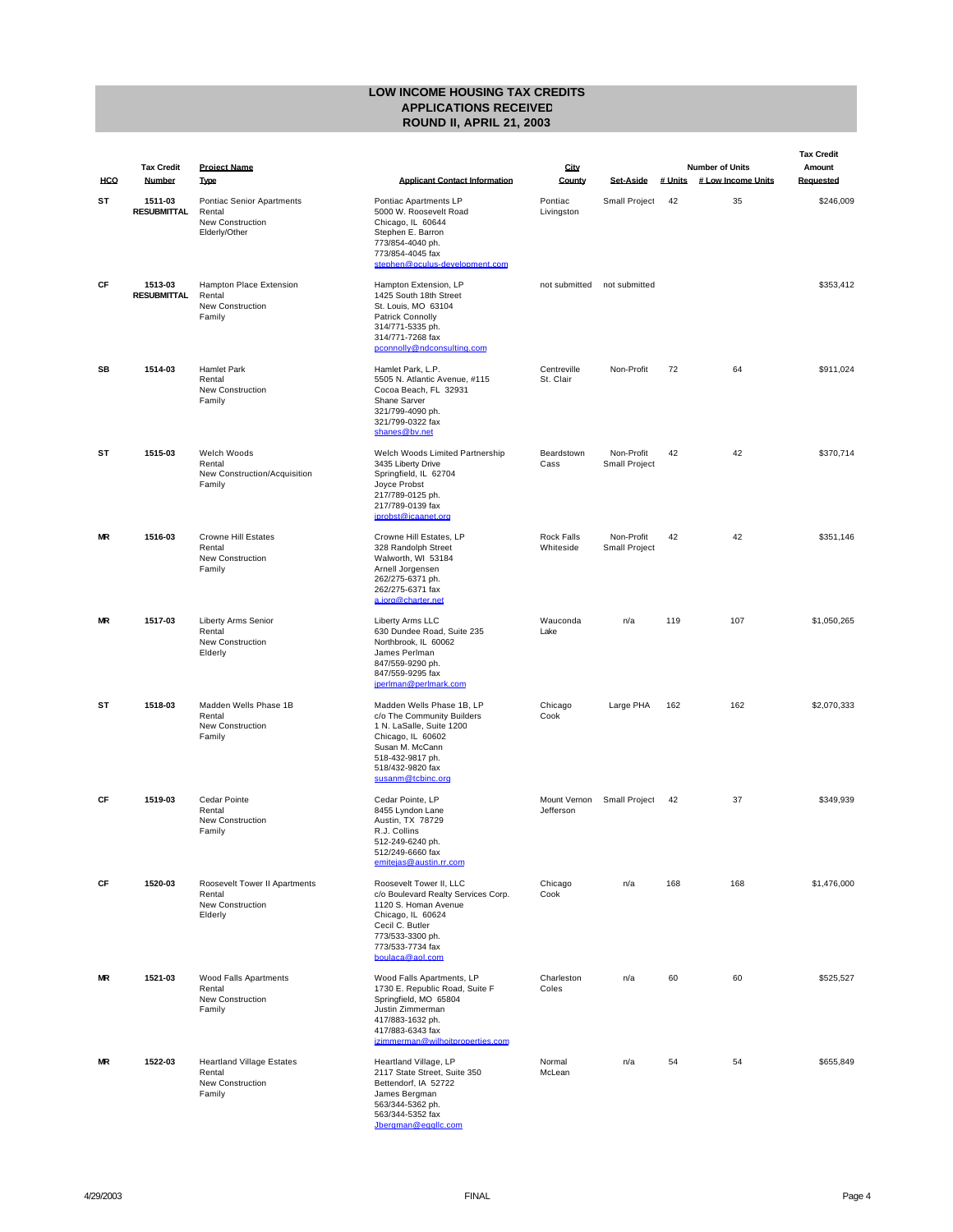|           |                             |                                                                                 |                                                                                                                                                                                                            |                         |                                    |         |                                              | <b>Tax Credit</b>   |
|-----------|-----------------------------|---------------------------------------------------------------------------------|------------------------------------------------------------------------------------------------------------------------------------------------------------------------------------------------------------|-------------------------|------------------------------------|---------|----------------------------------------------|---------------------|
| HCO       | <b>Tax Credit</b><br>Number | <b>Project Name</b><br><b>Type</b>                                              | <b>Applicant Contact Information</b>                                                                                                                                                                       | City<br>County          | <b>Set Aside</b>                   | # Units | <b>Number of Units</b><br># Low Income Units | Amount<br>Reauested |
| вт        | 1523-03                     | <b>Bartlett ILF</b><br>Rental<br><b>New Construction</b><br>Elderly             | Bartlett ILF Associates, LP<br>236 W. Northwest Highway<br>Palatine, IL 60067<br>Donna Thomas<br>847/348-3024 ph.<br>847/348-3027 fax                                                                      | <b>Bartlett</b><br>Cook | n/a                                | 104     | 93                                           | \$1,102,952         |
| BT        | 1524-03                     | Champion Park HOPE VI<br>Rental<br><b>New Construction</b><br>Family            | First Revitilization Enterprise Development, Rockford<br>2901 Searles Avenue<br>Rockford, IL 61101<br>Jan Rubin<br>215/564-5956 ph.<br>215/564-1939 fax<br>janrubin@iragroup.org                           | Winnebago               | Small Project                      | 42      | 28                                           | \$771,845           |
| SΤ        | 1525-03                     | <b>ABLA Homes</b><br>Rental<br><b>New Construction</b><br>Family                | ABLA Rental I, LP<br>350 W. Hubbard Street, suite 301<br>Chicago, IL 60610<br><b>Brad White</b><br>312/595-7400 ph.<br>312/595-1898 fax<br>bwhite@Irrealty.com                                             | Chicago<br>Cook         | Large PHA                          | 185     | 185                                          | \$3,619,955         |
| SB        | 1526-03                     | Little Egypt Estates<br>Rental<br>New Construction<br>Family                    | Marion Affordable Housing LP<br>1827 W. Main<br>Carbondale, IL 62901<br><b>Greg Budslick</b><br>618/457-5312 ph.<br>618/457-8804 fax                                                                       | Marion<br>Williamson    | Small Project                      | 42      | 42                                           | \$408,438           |
| BT        | 1527-03                     | Pine View<br>Rental<br><b>New Construction</b><br>Family                        | Carmi Affordable Housing, LP<br>1 Old State Capitol Plaza, Suite 525<br>Springfield, IL 62701<br>Micheal Goetz<br>217/522-3381 ph.<br>217/789-6998 fax<br>Grif1020@vahoo.com                               | Carmi<br>White          | Non-Profit<br><b>Small Project</b> | 42      | 42                                           | \$387,776           |
| SB        | 1528-03                     | <b>Central City Apartments</b><br>Rental<br><b>New Construction</b><br>Family   | East Lake Management & Development Cor East St. Louis<br>2850 South Michigan Avenue<br>Chicago, IL 60616<br>Elzie L. Higginbottom<br>312/842-5500 x4666 ph.<br>312/842-0765 fax<br>eflagg@eastlakemgmt.com | St. Clair               | LPHA                               | 84      | 75                                           | \$966,852           |
| CF        | 1529-03                     | Roosevelt Place<br>Rental<br><b>New Construction</b><br>Elderly                 | Intercommunity Housing Corporation<br>1322 West Sherwin<br>Chicago, IL 60626<br>Catherine McHugh<br>773/338-2828 ph.<br>773/338-2828 fax                                                                   | Chicago<br>Cook         | Non-Profit                         | 68      | 60                                           | \$797,532           |
| <b>MR</b> | 1530-03                     | Windham Terrace Apartments<br>Rental<br>New Construction<br>Family              | Piasa Partners, L.P.<br>103 W. Lockwood, Suite 219<br>St. Louis, MO 63119<br><b>Bill Luchini</b><br>314/968-9092 ph.<br>314/968-1594 fax<br>bluchini@capstonedev.net                                       | Wood River<br>Madison   | Non-Profit                         | 60      | 60                                           | \$461,843           |
| SТ        | 1531-03                     | Rockwell Gardens HOPE VI Revitilizaton-<br>Rental<br>New Construction<br>Family | East Lake/West End, LLC<br>2850 S. Michigan Avenue<br>Chicago, IL 60616<br>Elzie L. Higginbottom<br>312/842-5500 ph.<br>312/842-0765 fax<br>ehigginbottom@eastlakemgmt.com                                 | Chicago<br>Cook         | Large PHA                          | 114     | 114                                          | \$1,960,815         |
| ST        | 1532-03                     | Robert Taylor Homes Offsite<br>Rental<br><b>New Construction</b>                | 43rd/State, LP<br>666 Dundee Road, Suite 1102<br>Northbrook, IL 60062<br>Richard J. Sciortino<br>847/562-9409 ph.<br>847/562-9401 fax<br>richs@brinshore.com                                               | Chicago<br>Cook         | Large PHA                          | 110     | 110                                          | \$2,071,295         |
| CН        | 1533-03                     | Arbors at Knoll Point<br>Rental<br>New Construction<br>Family                   | Arbors at Knoll Point, LP<br>3900 Edison Lakes Parkway, Suite 201<br>Mishawaka, IN 46545<br>Lance A. Swank<br>574/243-8547 ph.<br>574/243-8562 fax<br>laswank@thesterlinggrp.com                           | Springfield<br>Sangamon | n/a                                | 160     | 143                                          | \$1,314,843         |